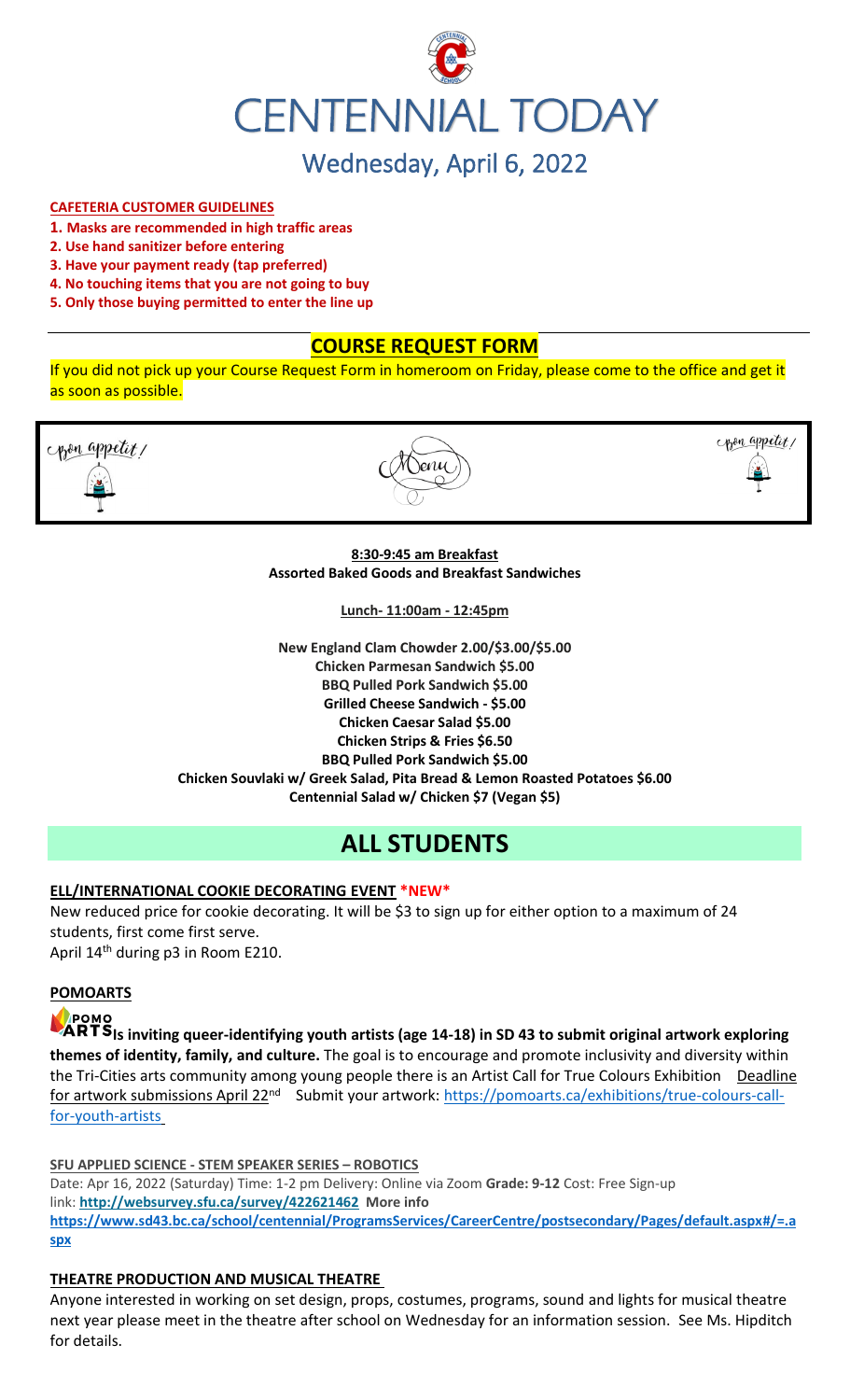# **ATTENTION ALL GRADE 11 ART STUDENTS**

The Emily Carr Headstart Art Program will be offered next year at Gleneagle, but the application process is limited to 18 applicants who submit their completed applications and payment on a first come first served basis. If you are interested in more information, please see Mrs. Castro in the Art Room E121 Immediately for an application and information brochure. The course will carry degree credit at Emily Carr and transfer credit to other Fine Art programs. The course is particularly aimed at students considering post-secondary studies in visual art, media art or design. An Emily Carr instructor will teach the course on Tuesday evenings (6.00pm - 9.00pm) at Gleneagle Secondary School (room 107). The application is due by May 25, 2022, in order to be considered for the September 2022 intake.

#### **LIBRARY POET-TREE**

#### Hey Centaurs!

Are you a poet and didn't know it? It is National Poetry Month!

Come to the Library during the month of April to write a poem, ode, lyrics, haiku, a prose - whatever speaks to you, and add it as a leaf to our poet-tree! Every entry gets a candy, and the chance to win a free lunch in the Centennial Cafeteria, valued at \$7!



#### **RAMADAN MUBARAK**

"Ramadan Mubarak to all our students and staff celebrating this month! If you'd like to learn more about the holiday, please see the bulletin board outside of the LEC/Skill Development rooms."

#### **YMCA SUMMER WORK STUDENT EXCHANGE PROGRAM**

Spend 6 weeks with paid work experience in Quebec while living with a host family. Many social activities planned. The deadline to apply is **April 17th, 2022.** The application process is free and registration fees are only collected in June once everything is finalized. For more information and to apply, feel free to check out our website at <https://swse.ymcagta.org/>

Info sessions @ 7pm via zoom April 1s[t https://zoom.us/meeting/register/tJMsdeitrj8jE9VszDwlqkFyJEdDBlITb\\_Se](https://zoom.us/meeting/register/tJMsdeitrj8jE9VszDwlqkFyJEdDBlITb_Se) and 13th [https://zoom.us/meeting/register/tJAsdeyhpzIoE9AjW4825LU4GBDZIKYxL\\_QD](https://zoom.us/meeting/register/tJAsdeyhpzIoE9AjW4825LU4GBDZIKYxL_QD)

#### **JR. & SR. ES ACADEMY -- DEADLINE EXTENDED!**

All grade 9, 10 and 11 students interested in applying to the Environmental Studies Academy, please do so before April 8th! Please see Ms. Melvin or Mr. Fitz with any questions you have in room B222. Use QR code below to apply.



# **VOLUNTEER WITH POCO (GREENER CITY INITIATIVE) – ALL AGES, COUTTS PARK 10am – 1pm**

**April 23 – Tree Planting**

**Register in advance: <https://www.portcoquitlam.ca/city-services/environmental-services/greener-city/>**

#### **CAPILANO ESPORTS**

CapU is hosting its first ever esports tournament, The Capilano Cup, on April 16, 2022! The chosen battlefield is League of Legends! This epic online event is for students in Grades 8-12 and free to enter.

Your matches may be streamed with commentary for a live audience! Check out our **[Linktree](https://r20.rs6.net/tn.jsp?f=001TV5t6hvFEFpmqZ2KIJsRm_8_tZvmBTskK5EZhuhAwnd-AsBblXHT0oLCkv240W_X6yn70vNSoZMhpHydzQFokmFJte1QihkOmWyHEEdpefQQkF2m95hL64lqlrIm0DP1OmyM7kg-aupFxN5c0Zflag==&c=xWxYCxrh0jI56wNEyWlUltDjoDxbuS7cAkcm-CGdbhXD_wkXysw4wQ==&ch=hXVfGtAgW-ZP40ONb-DXcfozpnjfYR8-9naNHp1boINpgvZcTLJVsw==)** page and REGISTER NOW!

# **GRADE 12**



**CAREER CENTRE Visit the online Centennial Career Centre Page [HERE](https://www.sd43.bc.ca/school/centennial/ProgramsServices/CareerCentre/experiences/Pages/default.aspx#/=)**

# **@cent43careercentre**

#### **'PLAYLAND'SUMMER JOB APPLICATIONS NOW OPEN\*NEW\***

<https://www.pne.ca/jobs/seasonal-employment-information/> **The Fair**/summer applications will open in **May**.

#### **CONSIDERING VETERINARY MEDICINE? \*NEW\***

British Columbia has doubled the number of **subsidized seats** available for BC residents at the University of Saskatchewan's Western College of Veterinary Medicine. BC will double the funded seats available for firstyear veterinary students to allow 40 students to enter the school with funding this Fall. <https://wcvm.usask.ca/>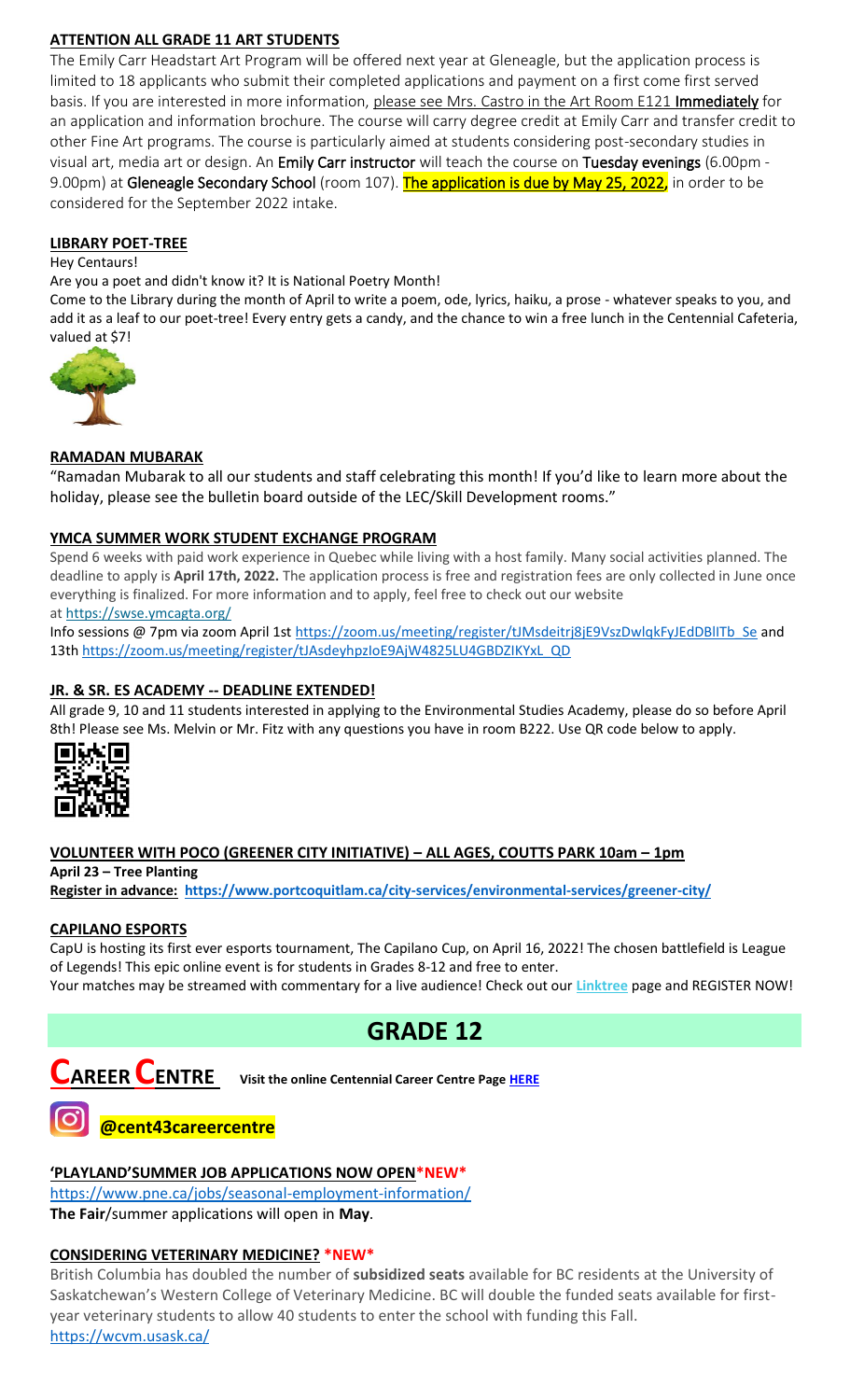#### **BCIT PROGRAM AVAILABILITY FOR FALL 2022**

Several programs are still accepting applications **visit[: https://www.bcit.ca/admission/program-availability/](https://www.bcit.ca/admission/program-availability/)**

#### **UNIVERSITY OF TORONTO PROSPECTIVE STUDENT INFO SESSION – IN-PERSON**

**Date: Sunday, April 24th** from 10:00 AM until 12:00 PM Check-in begins at 9:30 AM **Location: Fairmont Waterfront** *900 Canada Pl, Vancouver, BC V6C 3L5* **[PROSPECTIVE STUDENT EVENT](https://mx.technolutions.net/ss/c/VpDhrCrvzjOrNk6AZ3TbHjFLbqWBZPhhofjteQ2YNx82CaUosH1dcVhwZYliQGg4fqoAmVG1Ka_8jV1ZqG7kHkEUUWMfwc8VPjIe6VXHcqaY02ME2QCvDFADSudDQ-wU/3kx/RvkltXeQS-KcXTsaf7PNeQ/h1/qokCettkLEwcVkww2NiO3af-alqvB1eOXLnFAgxLQVQ)  [REGISTRATION](https://mx.technolutions.net/ss/c/VpDhrCrvzjOrNk6AZ3TbHjFLbqWBZPhhofjteQ2YNx82CaUosH1dcVhwZYliQGg4fqoAmVG1Ka_8jV1ZqG7kHkEUUWMfwc8VPjIe6VXHcqaY02ME2QCvDFADSudDQ-wU/3kx/RvkltXeQS-KcXTsaf7PNeQ/h1/qokCettkLEwcVkww2NiO3af-alqvB1eOXLnFAgxLQVQ)**

# **EDUCATION USA WEBINAR/VIRTUAL FAIR (NCAA ELIGIBILITY)**

Thursday, April 21, 2022, 2:00 pm – 6:00 pm

2:00 pm EDT - Event begins 4:00 pm EDT - NAIA eligibility and updates 4:30 pm EDT - **NCAA eligibility** and updates The event is free to attend! VISIT the website: [https://www.educationusacanada.ca/april-](https://www.educationusacanada.ca/april-21-virtual-fair/)[21-virtual-fair/](https://www.educationusacanada.ca/april-21-virtual-fair/)

### **MANY UPCOMING SCHOLARSHIP DEADLINES – APRIL**

Note: \*\* April 8<sup>th</sup> at 12:30 Local package and District Authority Apps due\*\*\*

**Awards page: <https://www.sd43.bc.ca/school/centennial/ProgramsServices/CareerCentre/financeawards/Pages/default.aspx#/=>**

# **HAVE YOU WON A SCHOLARSHIP?**

Fill out the form at the link or QR code to be added to the commencement programme.

[https://forms.office.com/Pages/ResponsePage.aspx?id=74xl2ZICUkKZJWRC3iSkSwuEIlUQFhBOpXf92UwjudZU](https://forms.office.com/Pages/ResponsePage.aspx?id=74xl2ZICUkKZJWRC3iSkSwuEIlUQFhBOpXf92UwjudZURDgzNlU4NEpMVzRFR0lLV0NaNU1EOVBGWC4u) [RDgzNlU4NEpMVzRFR0lLV0NaNU1EOVBGWC4u](https://forms.office.com/Pages/ResponsePage.aspx?id=74xl2ZICUkKZJWRC3iSkSwuEIlUQFhBOpXf92UwjudZURDgzNlU4NEpMVzRFR0lLV0NaNU1EOVBGWC4u)



# **CHANGES TO CTA SCHOLARSHIP APPLICATIONS (BARBARA VENGSHOEL) AND (ROY KRUTOW)**

Criteria is for trades, or **FINE** and Performing Arts. Deadline to apply for Barbara Vengshoel is June **1 st .** Direct to CTA Deadline for Roy Krutow **July 1st .** Direct to CTA VISIT THE CAREER CENTRE FOR APPLICATIONS: <https://www.sd43.bc.ca/school/centennial/ProgramsServices/CareerCentre/financeawards/Pages/default.aspx#/=>

#### **GOLDEN SPIKE DAYS FESTIVAL**

<https://www.goldenspike.ca/> We are currently looking for volunteers for this year's festival to be held on **June 30th - July 3rd, 2022**. Volunteers are needed in a variety of roles to ensure the success of this popular event as it returns post-Covid. **Teen** and adult volunteers welcome If you are interested, please contact the Volunteers Director, Julie Clement at [volunteers@goldenspike.ca](mailto:volunteers@goldenspike.ca)

#### **SUMMER JOB SEARCH?**

**Positions are being posted Job Bank - <https://www.jobbank.gc.ca/jobsearch/jobposting/35965594?source=searchresults> Indeed- <https://ca.indeed.com/jobs?q=summer%20student%202022&l=British%20Columbia&vjk=23313e5494867a53>**

#### **FUTURE ACES SCHOLARSHIP APPLICATION DEADLINE EXTENDED**

Applications are now open until April 18<sup>th</sup> at midnight.<http://futureaces.org/scholarship/>

#### **APPLYING FOR LOCAL SCHOLARSHIPS?**

Please format your files: **LAST NAME\_FIRST NAME\_ FILE NAME eg. DOE\_John\_reference DOE\_John\_resume'**

# **ATCO INDIGENOUS SCHOLARHIPS**

3 CATAGORIES amounts vary. Open to Indigenous students in grade 10 – 12, students enrolling in college, and students enrolling in university. Deadline August 15<sup>th</sup>, 2022[. https://www.atco.com/en-ca/our-commitment/partnerships](https://www.atco.com/en-ca/our-commitment/partnerships-indigenous-peoples/indigenous-education-programs.html#:~:text=The%20Awards,in%20degree%20or%20graduate%20programs.)[indigenous-peoples/indigenous-education-](https://www.atco.com/en-ca/our-commitment/partnerships-indigenous-peoples/indigenous-education-programs.html#:~:text=The%20Awards,in%20degree%20or%20graduate%20programs.)

[programs.html#:~:text=The%20Awards,in%20degree%20or%20graduate%20programs.](https://www.atco.com/en-ca/our-commitment/partnerships-indigenous-peoples/indigenous-education-programs.html#:~:text=The%20Awards,in%20degree%20or%20graduate%20programs.)

#### **INFO SESSIONS FOR GRADE 11'S ONGOING**

Discover a variety of post-secondary programs in BC:<https://www.postsecondarybc.ca/events/>